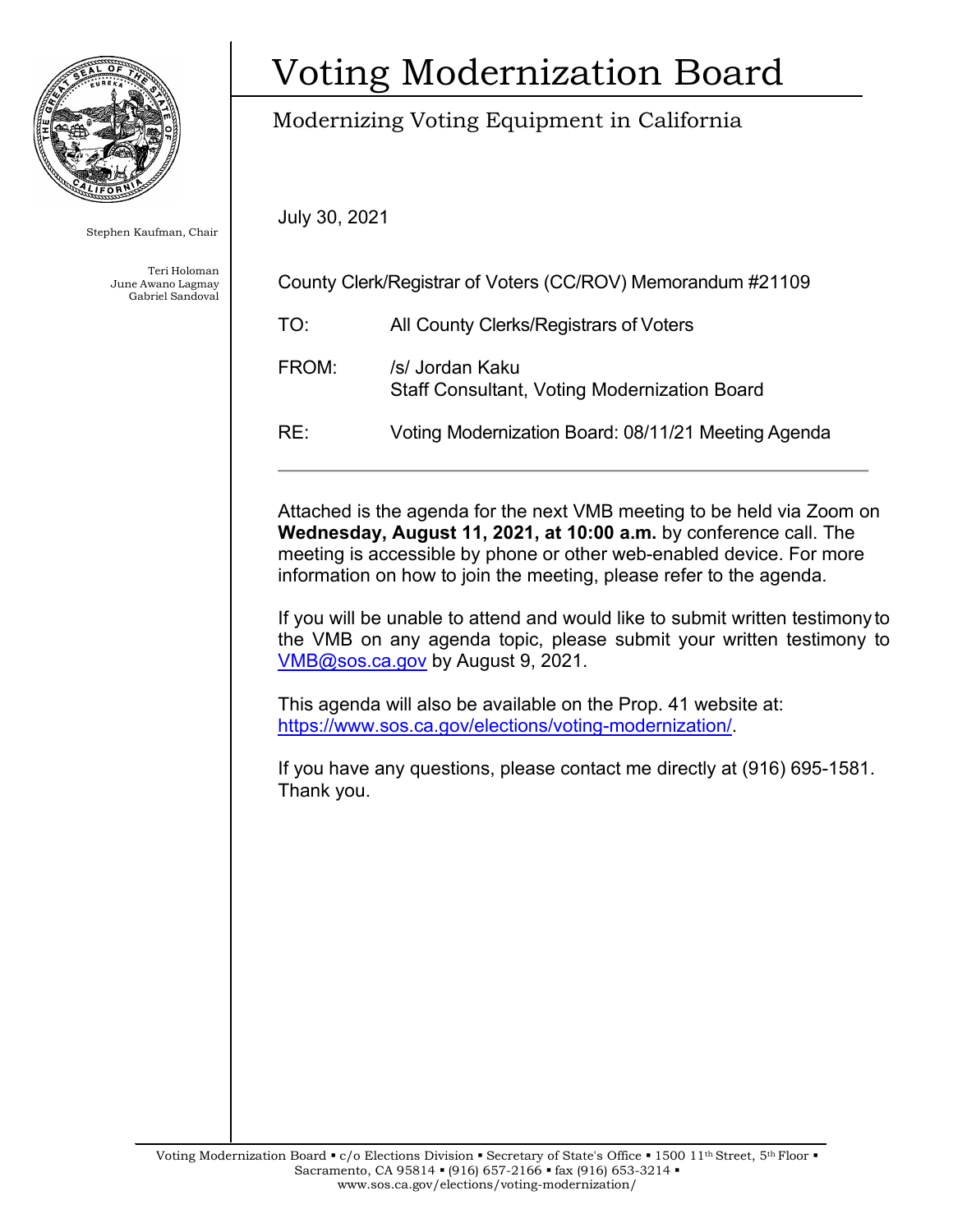

Stephen Kaufman, Chair

Teri Holoman June Awano Lagmay Gabriel Sandoval

# Voting Modernization Board

Modernizing Voting Equipment in California

Issued on July 30, 2021

### **Voting Modernization Board Meeting Wednesday, August 11, 2021 10:00 a.m. – 12:00 p.m.**

Due to the ongoing concerns related to COVID-19, and consistent with Executive Order N-29-20, there will not be a public meeting location for this meeting. This meeting will be available to the public via teleconference. To join the meeting by phone, dial the toll-free phone number at 866-434-5269, use access code 979956. To join the meeting on the web, visit [https://sos-ca](https://sos-ca-gov.zoom.us/j/84124971170?pwd=c3BtdHJTK0Rna2l2aGVudHRFWnhXZz09)[gov.zoom.us/j/84124971170?pwd=c3BtdHJTK0Rna2l2aGVudHRFWnhXZz0](https://sos-ca-gov.zoom.us/j/84124971170?pwd=c3BtdHJTK0Rna2l2aGVudHRFWnhXZz09) [9](https://sos-ca-gov.zoom.us/j/84124971170?pwd=c3BtdHJTK0Rna2l2aGVudHRFWnhXZz09) using password 4zya\$pAa.

### **AGENDA**

- I. Call to Order
- II. Roll Call and Declaration of Quorum
- III. Public Comment: This time is set aside for public presentations regarding Board-related matters not appearing on the Agenda. Members of the public making presentations are limited to two (2) minutes per speaker.
- IV. Adoption of July 29, 2020, Actions & Meeting Minutes
- V. Standing Item: Receive update on SOS Notice of Withdrawal of Certification and Conditional Approval of Voting Systems.
- VI. Final Round of Funding
- VII. Other Business
- VIII. Adjournment